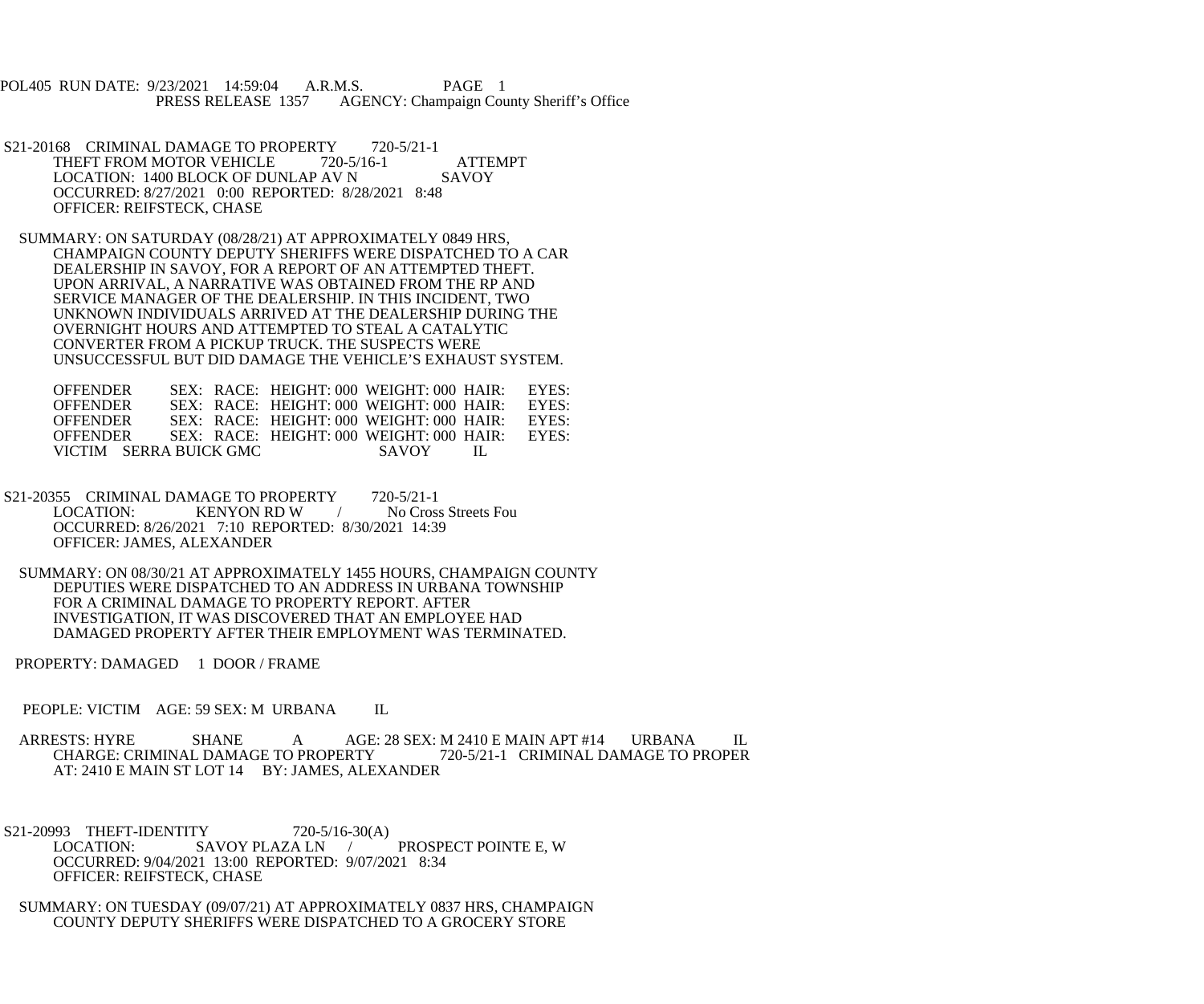POL405 RUN DATE: 9/23/2021 14:59:04 A.R.M.S. PAGE 2<br>PRESS RELEASE 1357 AGENCY: Champaign Cou AGENCY: Champaign County Sheriff's Office IN SAVOY, FOR A REPORT OF A DECEPTIVE PRACTICE. THIS INCIDENT WAS LATER DETERMINED TO BE A CASE OF IDENTITY THEFT. A NARRATIVE WAS OBTAINED FROM THE RP AND VICTIM IN THIS INCIDENT. IT WAS REPORTED THAT A FORMER CO-WORKER HAD USED THE VICTIM'S CELL PHONE NUMBER, IN ORDER TO PURCHASE GOODS AT THE STORE WITH THE VICTIM'S REWARD ACCOUNT FUNDS. THE SUSPECT WAS LOCATED SOON AFTER AND ISSUED AN NTA FOR IDENTITY THEFT.

PROPERTY: STOLEN 1 CURRENCY-NOT CHECKS/BOND

PEOPLE: VICTIM AGE: 30 SEX: F SEYMOUR IL

 ARRESTS: KINDERMANN REBECCA AGE: 27 SEX: F 117 STERLING CT #203 SAVOY IL CHARGE: THEFT-IDENTITY 720-5/16-30( THEFT-IDENTITY<br>AT: 117 STERLING CT BY: REIFSTECK. CHASE BY: REIFSTECK, CHASE

S21-21652 WARRANT-IN STATE

VIOLATION ORDER PROTECTION 720-5/12-3.4<br>OBSTRUCTING IDENTIFICATION 720-5/31-4.5 OBSTRUCTING IDENTIFICATION<br>LOCATION: 1050N 2300E, 1000N/2375E OCCURRED: 9/13/2021 18:55 REPORTED: 9/13/2021 18:58 OFFICER: CARLSON,CHRISTOPHER T

 SUMMARY: ON 09/13/2021 AT APPROXIMATELY 1900 HOURS CHAMPAIGN COUNTY SHERIFF DEPUTIES WERE DISPATCHED TO THE AREA OF 1050 N. AND 2300 E. FOR A POSSIBLE DOMESTIC INCIDENT. THE REPORTING PARTY ADVISED THAT A MALE AND FEMALE SUBJECT WERE NEAR A VEHICLE PARKED ON THE SIDE OF THE ROAD YELLING AT EACH OTHER. DEPUTIES LOCATED THE INDIVIDUALS. THE MALE WAS PLACED UNDER ARREST FOR VIOLATION OF ORDER OF PROTECTION AS WELL AS AN ACTIVE FORD COUNTY WARRANT. THE MALE SUBJECT WAS TRANSPORTED TO THE CHAMPAIGN COUNTY SATELLITE JAIL WITHOUT INCIDENT.

 PEOPLE: VICTIM SOCIETY-WARRANTS/RECOVERED PROPERTY OFFENDER AGE: 23 SEX: F VICTIM AGE: 23 SEX: F HOMER IL

ARRESTS: BURKE TRAVIS PAUL AGE: 32 SEX: M 611 W UNIVERSITY AV APT 1 CHAMPAIGN IL<br>CHARGE: WARRANT-IN STATE WARRANT WARRANT-IN STATE CHARGE: WARRANT-IN STATE WARRANT WARRANT-IN STATE<br>AT: 1050 N 2314 E BY: CARLSON.CHRISTOPHER T AT: 1050 N 2314 E BY: CARLSON, CHRISTOPHER T<br>BURKE TRAVIS PAUL AGE: 32 SEX: M 6 BURKE TRAVIS PAUL AGE: 32 SEX: M 611 W UNIVERSITY AV APT 1 CHAMPAIGN IL CHARGE: VIOLATION ORDER PROTECTIO CHARGE: VIOLATION ORDER PROTECTION 720-5/12-3.4 VIOLATION ORDER PROTECTIO<br>AT: 1050 N 2314 E BY: CARLSON.CHRISTOPHER T BY: CARLSON, CHRISTOPHER T

S21-21984 BATTERY-DOMESTIC 720-5/12-3.2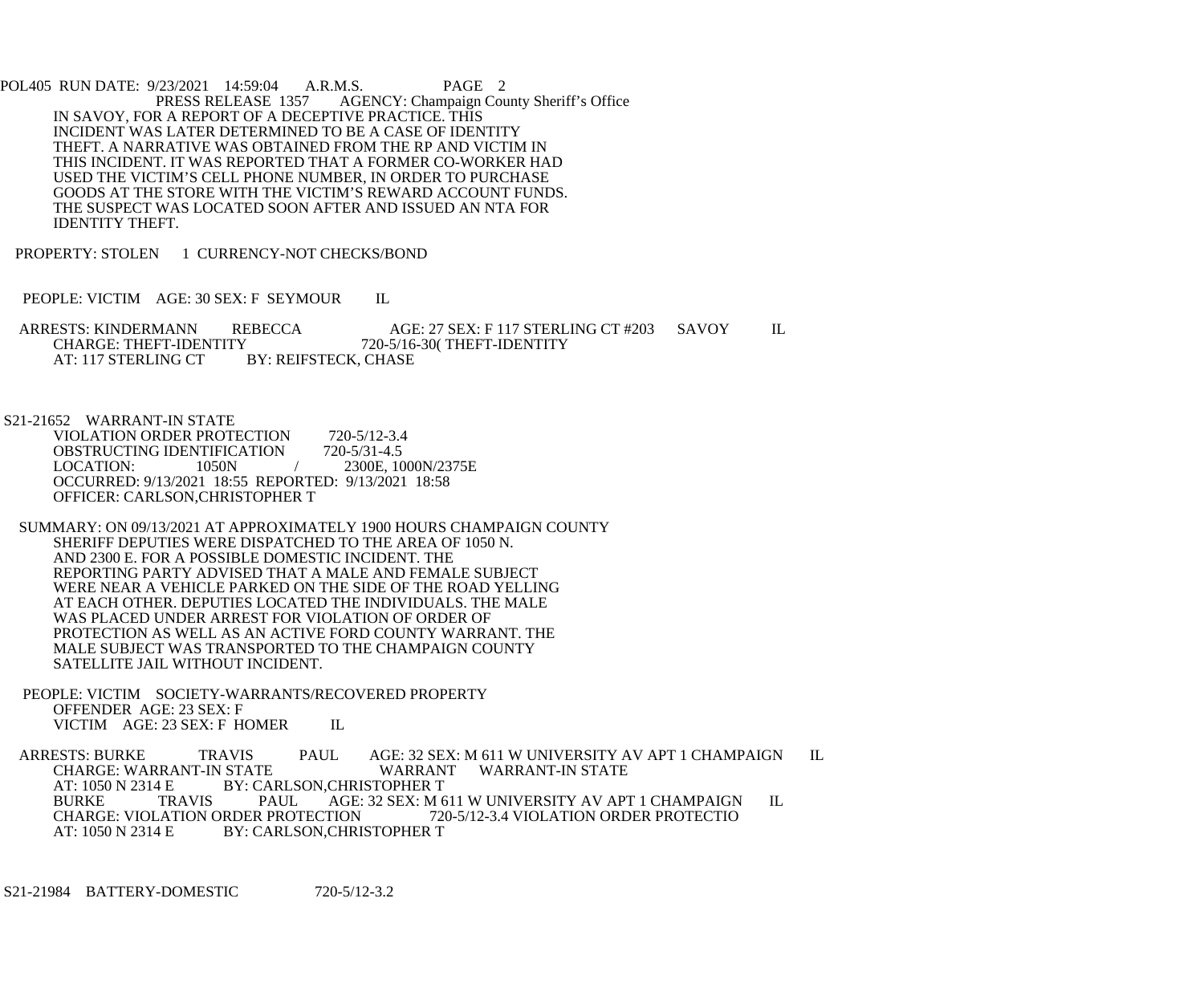POL405 RUN DATE: 9/23/2021 14:59:04 A.R.M.S. PAGE 3<br>PRESS RELEASE 1357 AGENCY: Champaign Cou AGENCY: Champaign County Sheriff's Office CRISIS INTERVEN. - MENTAL ILLNESS CRISIS INTERVEN. - DOMESTIC TROUBLE LOCATION: 400 BLOCK OF 0N SADORUS OCCURRED: 9/17/2021 7:45 REPORTED: 9/17/2021 7:48 OFFICER: GABRA, KEROLOS

 SUMMARY: THE VICTIM ADVISED SHE WAS SLEEPING IN HER BEDROOM WHEN SHE WOKE UP TO HER MOTHER BATTERING HER. THE VICTIM GOT THE OFFENDER OUT OF THE ROOM AND CALLED POLICE. THE VICTIM STATED THE OFFENDER HAS MENTAL HEALTH ISSUES AND DID NOT KNOW WHY SHE BATTERED HER. THE OFFENDER WAS TRANSPORTED TO THE HOSPITAL FOR A MENTAL EVALUATION. THE OFFENDER WAS LATER SPOKEN TO AT THE HOSPITAL WHERE SHE ADMITTED TO ATTACKING HER DAUGHTER DUE TO JEALOUSY ISSUES AND NOT A MENTAL ILLNESS. THE OFFENDER WAS PLACED UNDER ARREST AND TRANSPORTED TO THE CHAMPAIGN COUNTY JAIL.

 OFFENDER AGE: 42 SEX: F VICTIM AGE: 26 SEX: F SADORUS IL<br>VICTIM AGE: 42 SEX: F RANTOUL IL VICTIM AGE: 42 SEX: F RANTOUL OFFENDER AGE: 00 SEX: U RACE: U HEIGHT: 000 WEIGHT: 000 HAIR: EYES:

 ARRESTS: MARSHALL RACHEL R AGE: 42 SEX: F 1414 FAIRWAY DR RANTOUL IL CHARGE: BATTERY-DOMESTIC 720<br>AT: 602 W UNIVERSITY BY: FROMM, DANIEL AT: 602 W UNIVERSITY

 S21-22149 ASSAULT-AGGRAVATED 720-5/12-2 OTHER CRIMINAL OFFENSES PEDESTRIAN UNDER THE INFLUENCE 625-5/11-1010 WARRANTS-NONCRIMINAL/SUMMONS<br>LOCATION: CLARK STREET W CLARK STREET W / STATE OCCURRED: 9/18/2021 0:33 REPORTED: 9/18/2021 22:23 OFFICER: DARR, CHRISTOPHER

- SUMMARY: CHAMPAIGN COUNTY DEPUTY SHERIFFS WERE WORKING A SPECIAL DETAIL IN THE CITY OF CHAMPAIGN (DOWNTOWN AREA). CCSO DEPUTIES OBSERVED A DISTURBANCE AT THE ENTRY POINT OF A BAR/TAVERN IN THE CITY OF CHAMPAIGN. THE OWNER OF THE BAR ALSO FLAGGED DOWN CCSO DEPUTIES AS THE DISTURBANCE WAS OCCURRING. A VERY INTOXICATED SUBJECT WAS QUESTIONED AND ADMITTED HE HAS A CONCEALED CARRY LICENSE AND PUT THE GUN IN THE CAR AFTER THE ALTERCATION AT THE ENTRY POINT. THE GUN WAS RECOVERED UNDER CONSENT. THE SUBJECT WAS ARRESTED FOR THREATENING TO SHOOT THE SECURITY WORKER WHILE ARMED WITH A LOADED FIREARM. THE SUBJECT ALSO HAD TWO CITY OF CHAMPAIGN WARRANTS FOR DAMAGE TO PROPERTY: 19-OV-157 AND 19-OV-505.
- PEOPLE: VICTIM SOCIETY VICTIM AGE: 46 SEX: M CHAMPAIGN IL OFFENDER AGE: 27 SEX: M

 ARRESTS: MIMS COREY A AGE: 27 SEX: M 507 S FOURTH ST CHAMPAIGN IL CHARGE: ASSAULT-AGGRAVATED 720-5/12-2 ASSAULT-AGGRAVATED<br>AT: 207 W CLARK BY: DARR, CHRISTOPHER WELDON, MATTHEW BY: DARR, CHRISTOPHER